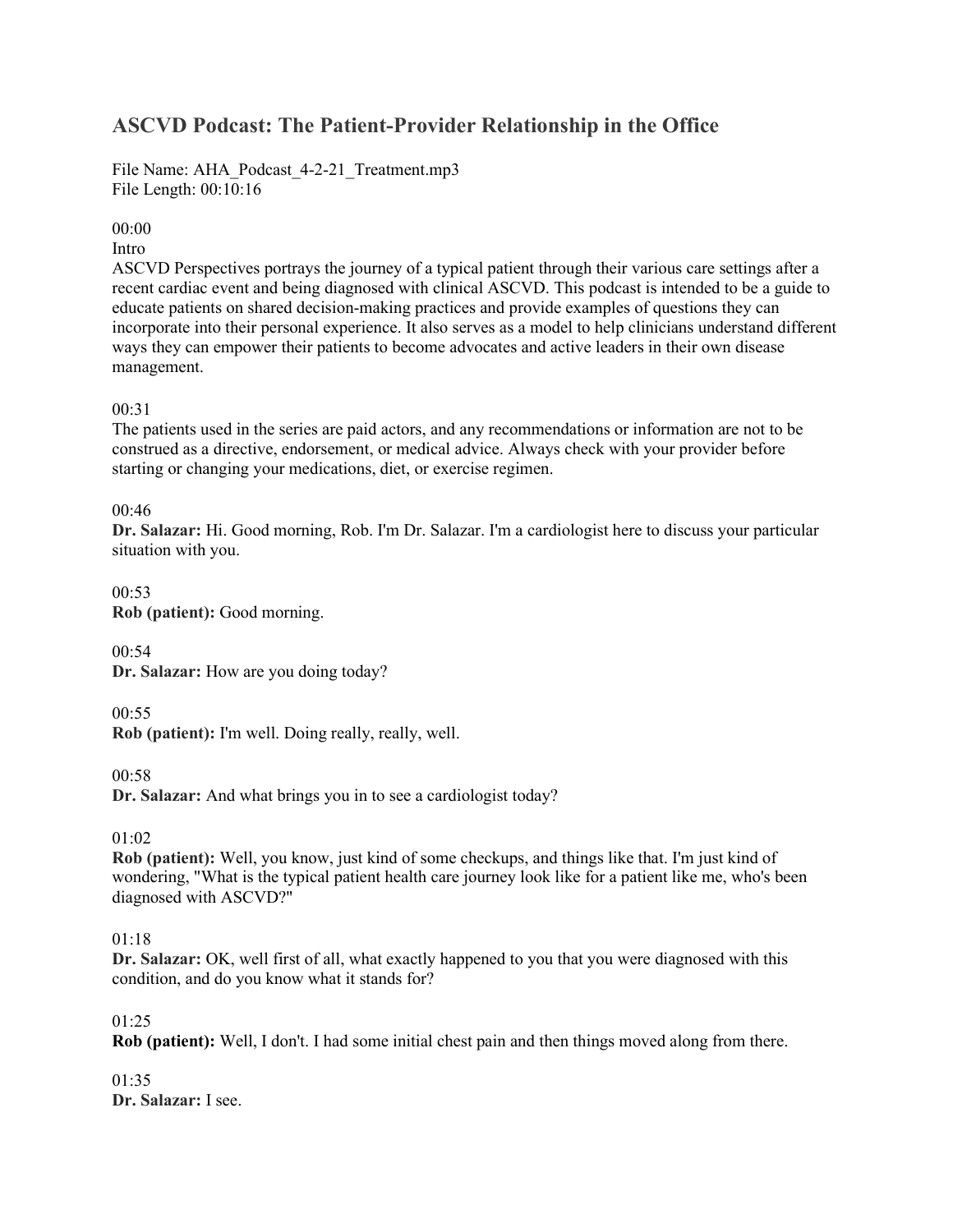01:35 **Rob (patient):** I would like some more…

01:38 **Dr. Salazar:** I see.

# 01:39

**Dr. Salazar:** So, ASCVD is really an umbrella term that we use to refer to atherosclerotic cardiovascular disease. And it can mean a heart attack, non-fatal heart attack, coronary artery disease, or stroke. So, in your case, you probably had coronary artery disease as diagnosed by your previous physician. So, the main thing that we have to do moving forward is address your risk factors. What led you to this diagnosis? And the main contributing factor for this diagnosis is high cholesterol.

# 02:16

**Dr. Salazar:** Do you know about your cholesterol?

# 02:18

**Rob (patient):** Yeah, my cholesterol is definitely high.

# 02:21

**Dr. Salazar:** And since your diagnosis, what have you done to address that, or what has any other health provider, or your primary care physician done to address that?

# $02:31$

**Rob (patient):** So, we've talked about changing my diet. We've talked about exercise. We've talked about, you know, really kind of a lifestyle change. Those are starting to move the needle. We feel they are a little bit. So, I feel fine. You know, I'm feeling fine. So, why do I need to follow up with another doctor?

# $02:54$

**Dr. Salazar:** Well, you mentioned some very important recommendations. And since you actually have the diagnosis of ASCVD, it is important to follow up with a cardiologist because you do have the diagnosis. And what a cardiologist can help you with is trying to curb or trying to decrease the chances of you experiencing another event or any other events associated with your diagnosis. The main thing that we have to do, is we have to talk about secondary prevention with use of statins, for example, which you have not mentioned yet.

# 03:24 **Ron (patient):** Mm hmm.

# 03:25

**Rob (patient):** What should I expect to happen in my specialist doctor's visit?

# 03:31

**Dr. Salazar:** Well, they should be able to discuss with you, or... first of all, explain to you more about your specific diagnosis or the specific condition that led to your diagnosis. And then they should be able to show you the tools we have as cardiologists to show you what your risk is of experiencing a heart attack, or another heart attack, with your current condition and risk factors based on lab work, on your age, and other risk factors that we look for, including prescription drugs and habits. Weight is also very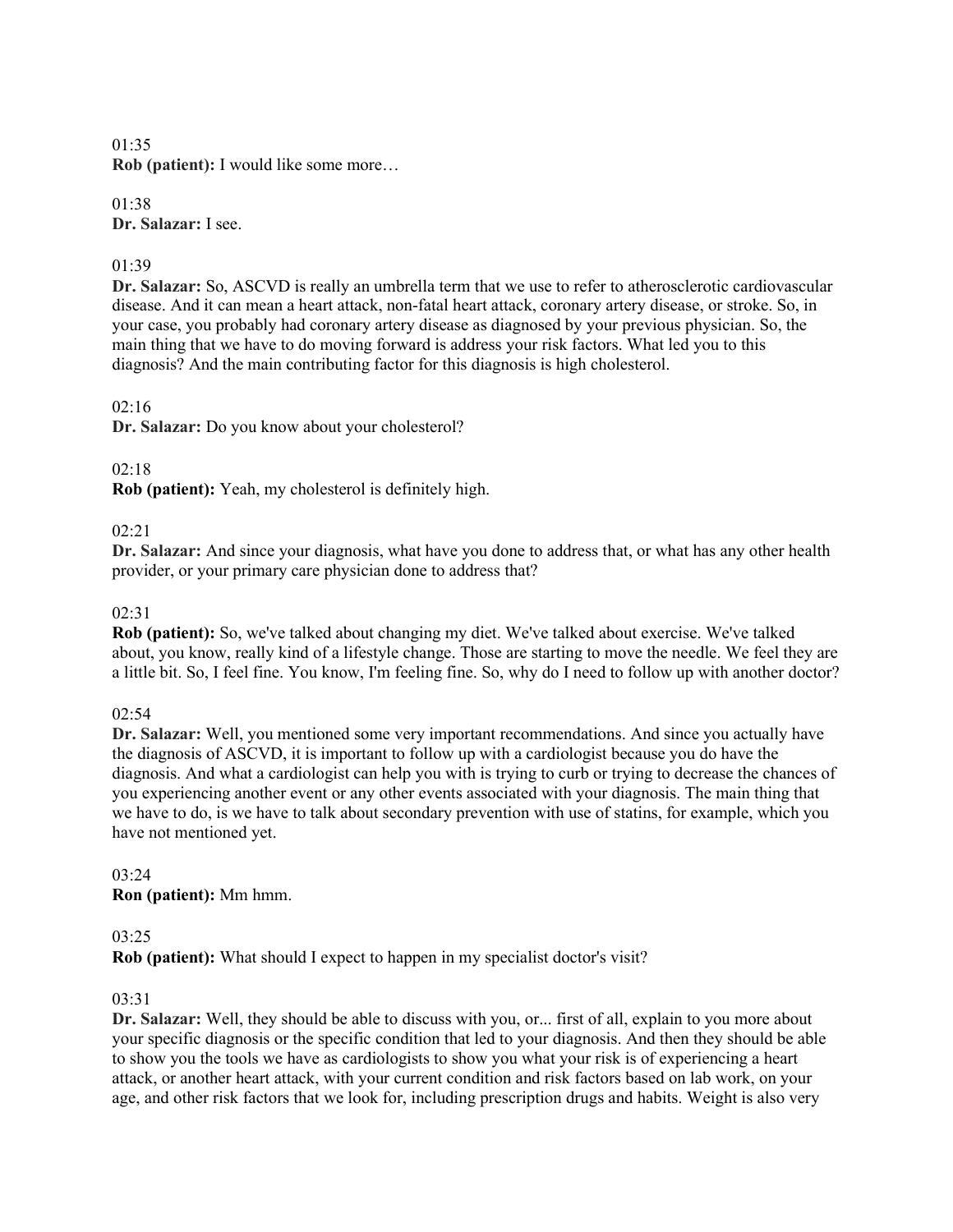important, and you should be able to understand exactly why you're taking the medications that you have been prescribed, especially why you meet criteria and why you should start taking what we call statins, which are cholesterol lowering medications.

04:15

**Rob (patient):** And there are some statins that are in play…

04:19 **Dr. Salazar:** Atorvastatin?

04:20 **Rob (patient):** Yes, sir.

### 04:21

**Dr. Salazar:** Atorvastatin. Perfect. Yes. Atorvastatin is one of the most popular statins prescribed, especially after someone has experienced an event.

# 04:31

**Rob (patient):** What about my primary care doctor? I mean, can all of these doctors coordinate and share my progress and findings, or will that be my responsibility?

### 04:45

**Dr. Salazar:** I think the answer is "yes" on both accounts. So, doctors and primary care physicians are great at reaching out to the specialists that they have referred their patients to, to obtain information and to communicate. And specialists are also really good at trying to get back to the primary care physicians with information. Having said that, it's really important for you as a patient to become your own advocate. It's very important for you to have access to your own labs, so for example in this visit, you would be able to share them with me faster.

#### $05:17$

**Dr. Salazar:** It would be also important for you to know what comes next, and what are the next steps and what things you should be looking out for.

#### 05:25

**Rob (patient):** Mm-hmm. So, can I bring my family with me for these other visits to help me, you know, remember my instructions?

#### 05:33

**Dr. Salazar:** Yes, that is highly encouraged. However, we are currently experiencing a global pandemic. So different offices have different restrictions and that is based on either CDC or local health department recommendations, or also the size of the office. So just keep that in mind.

#### 05:51 **Rob (patient):** Right.

# 05:52

**Rob (patient):** I've heard of televisits since COVID started. So, can I see my doctor from my own home to manage this?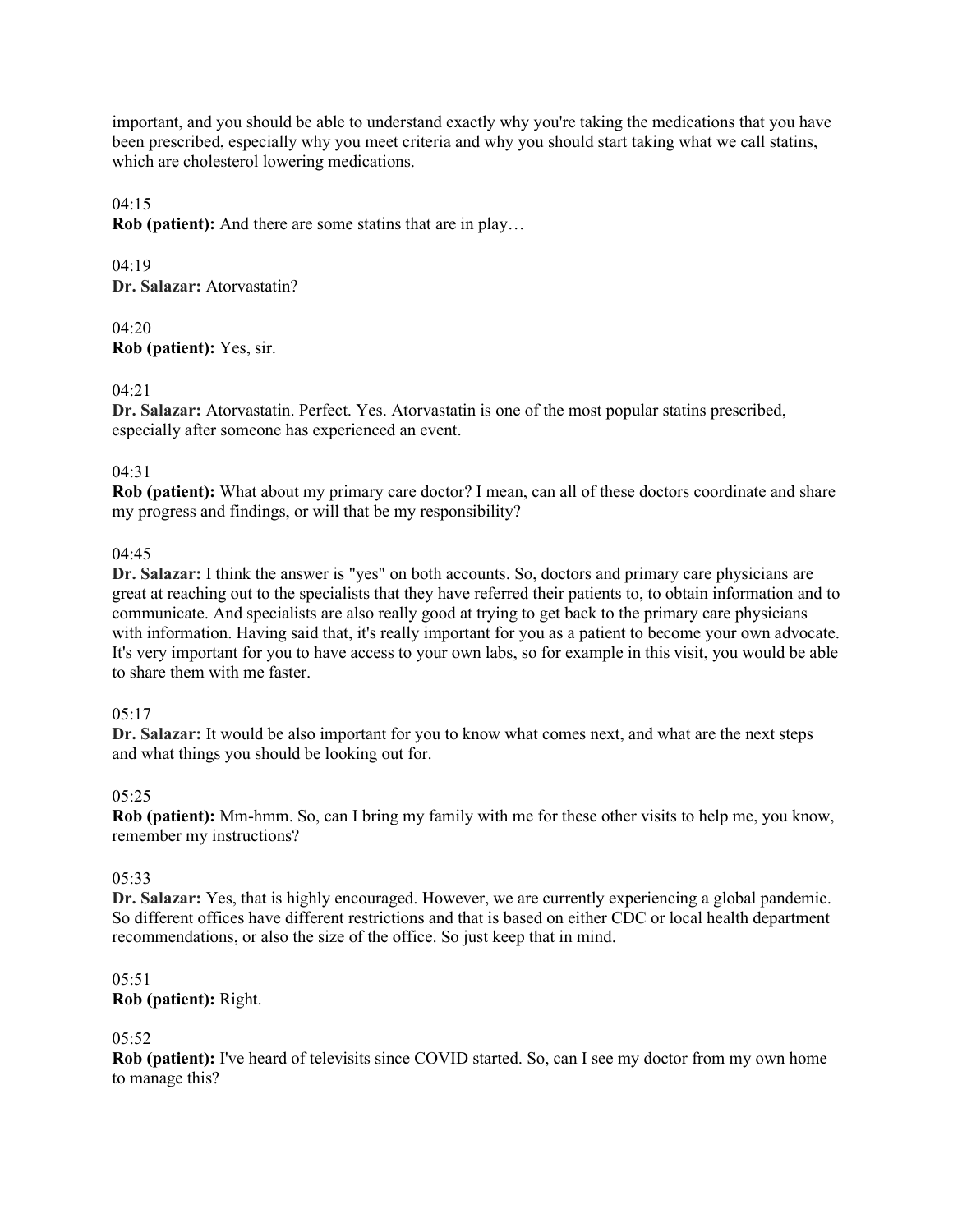### 06:00

**Dr. Salazar:** I think most physicians are doing telemedicine in some shape or form. So, if you are unable to see your physician in person, then I think that's a great option for you; particularly because you already have the diagnosis, and there's data already out there based on data reflecting your cholesterol. For example, levels that don't necessarily need a physical visit because they are numbers that can be tracked through the computer. So in your case, I encourage you to have routine visits whether they be in person or telemedicine visits.

### 06:36

**Rob (patient):** Speaking of the diagnosis, this ASCVD diagnosis is new for me. But what if I have strong beliefs or preferences for my treatment plan? Do I get a say in how my condition is managed?

### 06:52

**Dr. Salazar:** Of course. I think medicine and we doctors are moving towards having our patients more involved in making certain decisions because what we know is that when the patients are involved, we have an increase in compliance. And we also have better outcomes when our patients are involved. So, the one barrier that I see with this, and it varies from practice to practice sometimes, is time constraints. I would suggest that you be patient with your doctor and perhaps help him or her guide you in trying to make a decision as to whether you should be on any drugs or any medications for your condition. And also, on which medication, understanding what the risks and side effects are, and the impact of that medication on your future health.

### 07:38

**Dr. Salazar:** I think it will be very important for you to see that to illustrate why you need to be on a statin medication.

#### 07:45

**Rob (patient):** And what can patients do to be their best advocates across the coordination of care?

# 07:52

**Dr. Salazar:** I think having access to their medical records, especially in your case. For example, your cholesterol panel is extremely helpful, knowing exactly who their doctors are and their contact information is also important. And also, we have a lot of resources online. So, going online and searching for specific terms or going to the American College of Cardiology or the American Heart Association websites are always a good place to start because they do have a lot of patient pamphlets and resources to help patients understand what's going on with them. The Internet is a wonderful thing, but I think it's always good to stick to websites that provide more specific and reliable information to our patients.

#### 08:34

**Rob (patient):** So, my whole family's reading everything they can after this diagnosis. And I mean, I really want to be involved in the decisions for my care. What are the top three things I can do to be proactive?

#### 08:49

**Dr. Salazar:** I think the one thing is you should understand what your risk is. So, we do have tools to show you, based specifically on your age and lipid profile, as to what's going on with you. And what your risk is ten years out of having another heart attack or another episode such as the one you had, for example. So, you should be able to understand that and you should be able to understand the impact that